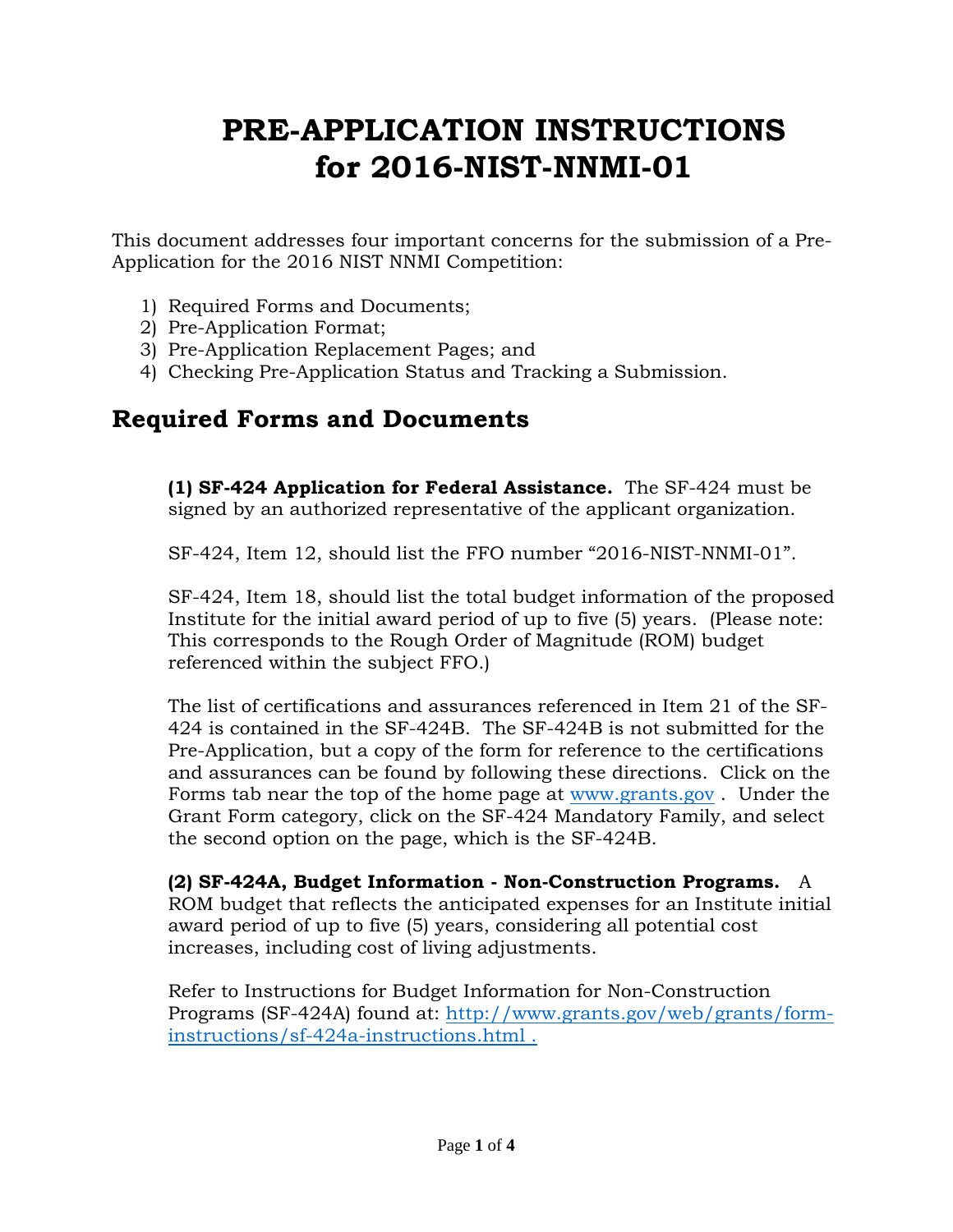#### **Remember that the following sections of the SF-424A should reflect funds for only the first year of the grant: Section A; Section B; Section C; and Section D.**

**Section E** of the SF-424A should reflect fund for the remainder of the 5 year grant:

- Field 16, column (b) should reflect funds for the **second year** of the grant,
- Field16, column (c) should reflect funds for the **third year** of the grant,
- Field 16, column (d) should reflect funds for the **fourth year** of the grant, and
- Field 16, column (e) should reflect funds for the **fifth year** of the grant.

**(3) Executive Summary.** (This does not contribute to the number of pages.) A concise summary/abstract of the proposed effort. The summary/abstract must contain a summary of the proposed activity suitable for possible dissemination to the public. It should be a selfcontained document that identifies the name of the applicant, the director/principal investigator(s), the application title, the objectives of the proposed Institute, a description of the proposed Institute, methods to be employed, the potential impact of the proposed Institute (i.e., benefits, outcomes), and major participants (for collaborative Institute activities). This document must not include any proprietary or sensitive business information as NIST may make it available to the public after selection of Pre-Applications has been completed. The Executive Summary must not exceed one (1) single-sided page.

**(4) Abbreviated Application Narrative**. A word-processed document, written by the applicant, of no more than twenty (20) pages. The Abbreviated Application Narrative should describe the relevance of the proposed Institute to the program as described in Section I. of the Full Announcement/FFO document and address the following:

- 1. A description of the proposed NNMI Institute sufficient to permit evaluation of the Pre-Application in accordance with the Evaluation Criteria (*see* Section V.1.a of the Full Announcement/FFO document).
- 2. The degree of alignment of the Pre-Application and proposed Institute to U.S. advanced manufacturing needs, and/or research programs and goals of NIST and the Department of Commerce advanced manufacturing programs, as described at [http://www.nist.gov/manufacturing-portal.cfm.](http://www.nist.gov/manufacturing-portal.cfm)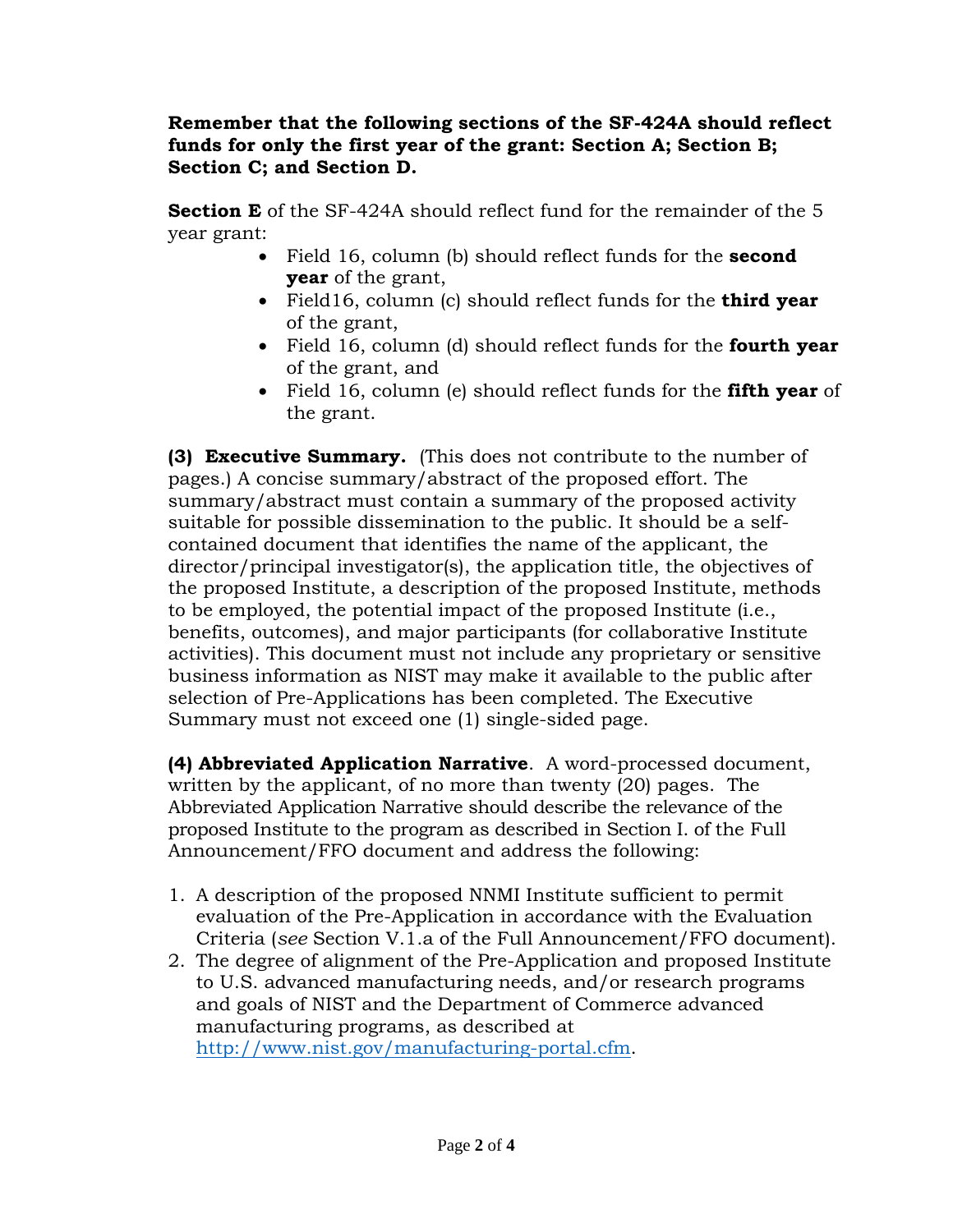Items (1) and (2) above are part of the standard application package in Grants.gov and can be completed through the download application process.

#### **Items (3) and (4) must be completed and attached by clicking on the "Add Attachments" button found in Item 15 of the SF-424. This will create a zip file that allows for transmittal of the documents electronically via Grants.gov.**

Applicants should carefully follow specific Grants.gov instructions at [www.grants.gov](http://www.grants.gov/) to ensure the attachments will be accepted by the Grants.gov system. **A receipt from Grants.gov does not provide details concerning whether all attachments (or how many attachments) transferred successfully.** Applicants will receive a series of e-mail messages over a period of up to two business days before learning whether a Federal agency's electronic system has received its application.

## **Pre-Application Format**

- **(1) E-mail, Hard Copies, or Facsimile (fax) Submissions.** Will not be accepted.
- **(2) Figures, Graphs, Images, and Pictures.** Should be of a size that is easily readable or viewable and may be landscape orientation.
- **(3) Font.** Easy to read font (10-point minimum). Smaller type may be used in figures and tables but must be clearly legible.
- **(4) Line Spacing.** Single.
- **(5) Margins.** One (1) inch top, bottom, left, and right.
- **(6) Page layout.** Portrait orientation only except for figures, graphs, images, and pictures (*see* Section IV.2.b.(2) of the Full Announcement/FFO document).
- **(7) Page Limit.** Twenty (20) pages, one-sided print for Pre-Applications.
- **(8) Page limit includes:** Abbreviated Application Narrative, including Figures, Graphs, Images, and Pictures.
- **(9) Page limit excludes:** Executive Summary; SF-424 Application for Federal Assistance; SF-424A Budget Information – Non-Construction Programs.